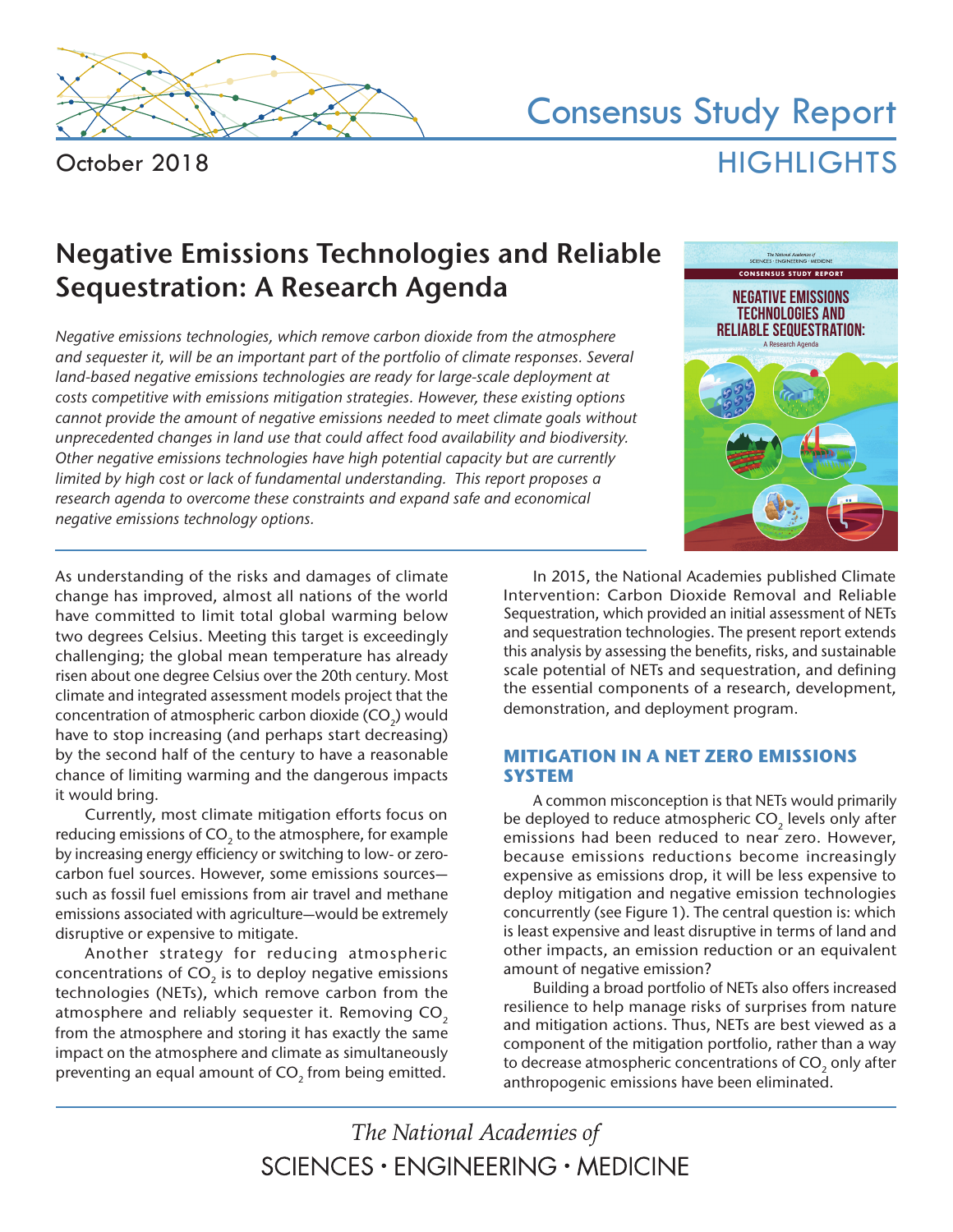**Figure 1.** This figure illustrates the potential role of negative emissions technologies in reaching net zero emissions. The chart shows a climate mitigation scenario in which net anthropogenic emissions of all greenhouse gases fall from more than 50 gigatons of  $CO<sub>2</sub>$  per year (GtCO<sub>2</sub>/yr) today to less than 20 GtCO<sub>2</sub>/yr at mid century, and to approximately zero by 2100. Approximately 10-20 GtCO $\sqrt{y}$ r of gross anthropogenic emissions are from sources that will be very difficult or expensive to eliminate by emissions reductions alone. Most scenarios that limit global warming to two degrees Celsius thus rely on  $CO<sub>2</sub>$  removal and storage that ramps up rapidly before midcentury to reach approximately 20 GtCO<sub>2</sub>/yr by century's end. Source: UNEP 2017



#### **FOUR NEGATIVE EMISSION TECHNOLOGIES ARE READY TO BE DEPLOYED, BUT ARE INSUFFICIENT TO MEET CLIMATE GOALS**

The report's authoring committee reviewed current knowledge and technical development of NETs (see Table 1). They identified the potential rates of CO<sub>2</sub> removal and sequestration that could be achieved safely (without causing large adverse social, economic, and environmental impacts), and economically (incurring direct costs below \$100 per ton of  $CO<sub>2</sub>$ ).

#### **Box 1. Negative Emissions Technologies and Sequestration Approaches**

**Coastal Blue Carbon**—Practices that increase the amount of carbon stored in living plants or sediments in tidal marshlands, seagrass beds, and other tidal or salt-water wetlands.

**Terrestrial Carbon Removal and Sequestration**— Changes in forest management and agricultural practices that enhance soil carbon storage.

**Bioenergy with Carbon Capture and Sequestration (BECCS)**—The cultivation of crops which take up  $CO<sub>2</sub>$  as they grow and are used to produce electricity, liquid fuels, and/or heat. The  $CO<sub>2</sub>$  generated is captured and sequestered underground.

**Direct Air Capture**—Filtering processes that capture CO<sub>2</sub> from ambient air and sequester it underground.

**Carbon Mineralization**—The use of reactive minerals (particularly mantle peridotite, basaltic lava, and other reactive rocks) to form chemical bonds with  $CO<sub>2</sub>$ .

**Geological Sequestration–CO**<sub>2</sub> captured through BECCS or direct air capture is injected into a geologic formation, such as a saline aquifer, where it remains in the pore space of the rock for a long time. This is not a NET, but rather an option for the sequestration component of BECCS or direct air capture.

With current technology, and using all available land and waste biomass, four NETs—afforestation/reforestation, changes in forest management, uptake and storage by agricultural soils, and biomass energy with carbon capture and storage (BECCS)—could be scaled up to capture and store substantial amounts of carbon:  $\sim$  1 GtCO<sub>2</sub>/yr in the United States and ~10 GtCO<sub>2</sub>/yr globally. However, attaining these levels would require unprecedented rates of adoption of agricultural soil conservation practices, forestry management practices, and waste biomass capture. Practically achievable limits are likely substantially less, perhaps half the 1 GtCO<sub>2</sub>/yr in the US and 10 GtCO<sub>2</sub>/yr globally.

Further, the potential global uptake from current NETs is substantially lower than the negative emissions in most scenarios that would produce less than 2 degrees Celsius of warming. In order to play a large role in mitigating climate change, NETs will likely need to ramp up rapidly before mid-century to remove up to 20 GtCO<sub>2</sub>/yr globally by century's end (see Figure 1).

#### **COMPETITION FOR LAND LIMITS THE EXPANSION OF SOME TERRESTRIAL-BASED NEGATIVE EMISSIONS TECHNOLOGIES**

Extending afforestation/reforestation and BECCS to deliver more than 10 GtCO $\sqrt{y}$  of negative emissions would require hundreds of millions of hectares of arable land. However, with demands for food expected to double by mid-century, such a repurposing of land would likely disrupt food supply, unless there is a breakthrough in agricultural productivity, revolutionary changes in diets, and other measures such as reduced food waste. There are also environmental constraints: repurposing land could involve the clearing of tropical forests, threatening biodiversity.

Research efforts could identify ways to increase  $CO<sub>2</sub>$ removal and soften the land constraint, for example by developing crop varieties that absorb and sequester CO<sub>2</sub> more efficiently. However, such efforts likely will take decades to deliver results, demonstrating an urgent need to advance high-capacity NET alternatives.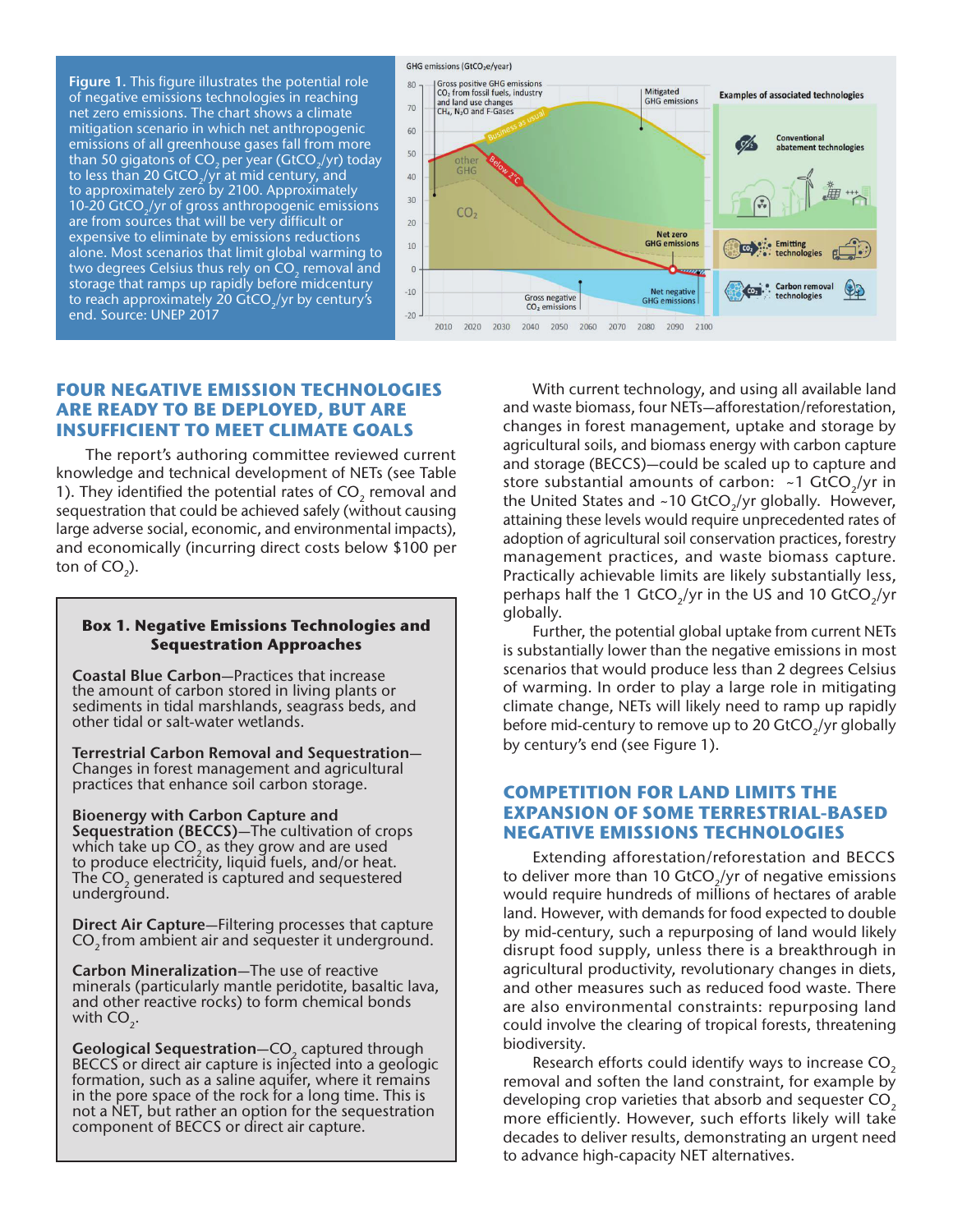**TABLE 1.** Cost, Limiting Factors, and Impact Potential of NETs with Current Technology and Understanding. "Safe" rate of CO<sub>2</sub> removal means that the deployment would not cause large potential adverse societal, economic, and environmental impacts. Estimated rates assume full adoption of agricultural soil conservation practices, forestry management practices, and waste biomass capture.

| <b>Negative Emissions</b><br><b>Technology</b>                     | <b>Estimated</b><br>Cost<br>$($ \$/tCO <sub>2</sub> $)$<br>$L = 0 - 20$<br>$M = 20 - 100$ | Safe Potential Rate of CO <sub>2</sub> Removal<br><b>Possible Given Current Technology and</b><br>Understanding and at <\$100/tCO <sub>2</sub><br>(GtCO <sub>2</sub> /y) |              | <b>Primary Current</b><br><b>Limiting Factors</b>                                                                             |
|--------------------------------------------------------------------|-------------------------------------------------------------------------------------------|--------------------------------------------------------------------------------------------------------------------------------------------------------------------------|--------------|-------------------------------------------------------------------------------------------------------------------------------|
|                                                                    | $H = > 100$                                                                               | <b>US</b>                                                                                                                                                                | Global       |                                                                                                                               |
| Coastal blue carbon                                                |                                                                                           | 0.02                                                                                                                                                                     | 0.13         | Land<br>$\bullet$<br>Scientific/technical understanding                                                                       |
| Afforestation/<br>Reforestation                                    |                                                                                           | 0.15                                                                                                                                                                     | $\mathbf{1}$ | Land<br>$\bullet$<br><b>Practical barriers</b><br>٠                                                                           |
| Forest management                                                  |                                                                                           | 0.1                                                                                                                                                                      | 1.5          | Demand for wood<br>$\bullet$<br><b>Practical barriers</b><br>٠                                                                |
| Agricultural soils                                                 | L to M                                                                                    | 0.25                                                                                                                                                                     | 3            | Limited rates of carbon uptake<br>٠<br><b>Practical barriers</b><br>٠                                                         |
| Biomass energy with<br>carbon capture and<br>sequestration (BECCS) | M                                                                                         | 0.5                                                                                                                                                                      | $3.5 - 5.2$  | Cost<br>$\bullet$<br>Availability of biomass<br>٠<br><b>Practical barriers</b><br>$\bullet$<br>Fundamental understanding<br>٠ |
| Direct air capture                                                 | H                                                                                         | 0                                                                                                                                                                        | $\Omega$     | Current cost is above \$100/tCO <sub>2</sub><br>٠<br><b>Practical barriers</b><br>$\bullet$                                   |
| Carbon mineralization                                              | M to H                                                                                    | unknown                                                                                                                                                                  | unknown      | Fundamental understanding<br>٠                                                                                                |
| Total                                                              |                                                                                           | 1.02                                                                                                                                                                     | 9.13-10.83   |                                                                                                                               |

#### **DIRECT AIR CAPTURE AND CARBON MINERALIZATION HAVE HIGH POTENTIAL BUT STILL NEED SIGNIFICANT RESEARCH**

Direct air capture or carbon mineralization could be revolutionary, because the potential capacity for CO<sub>2</sub> removal of each of these options is larger than the need.

The primary impediment to direct air capture is high cost—Climeworks, which operates the only commercial direct air capture machine reports a cost of \$600 per ton of CO<sub>2</sub>. There is no commercial driving force for developing direct air capture technologies, in contrast to other NETs such as afforestation/reforestation, BECCS-to-fuels, and coastal blue carbon, which bring economic and other benefits unrelated to their climate impacts. Therefore, developing a low-cost direct air capture option will require sustained government investment. Cooperating and competing researchers and start-ups could explore options and advance many dimensions of the technology at once.

Carbon mineralization is limited by many scientific and technical unknowns, including a lack of understanding of the kinetics of  $CO<sub>2</sub>$  uptake, and insufficient technical expertise to manage tailings piles so that they effectively take up CO $_{\textrm{\tiny{2}}}$ . There are also potential environmental impacts. Mining or otherwise exposing minerals that spontaneously bind CO<sub>2</sub> would create enormous volumes of waste rock, possibly containing substances that could contaminate water, air, or both.

### **COASTAL BLUE CARBON APPROACHES HAVE RELATIVELY LOW CAPACITY, BUT ARE LOW COST**

Although their potential for removing carbon is lower than other NETs, coastal blue carbon approaches warrant continued exploration and support. The cost of this NET is low or zero, because investments in many coastal blue carbon projects bring other benefits, such as coastal adaptation. At zero cost, even low rates of  $CO<sub>2</sub>$  removal justify spending on research. Priorities include advancing understanding of how sea-level rise, coastal management, and other climate impacts will affect future uptake rates.

#### **RESEARCH NEEDED TO OVERCOME CONSTRAINTS**

Scaling the capacity of NETs to meet expected needs for carbon removal will require a concerted research effort to address the constraints that currently limit deployment. The research agenda proposed in this report addresses gaps in scientific and technical understanding, and research needed for bringing NETs up to scale, including cost reductions, deployment, and monitoring and verification.

The federal government has many other research priorities, including others in mitigation and adaptation to climate change. However, there are multiple reasons to pursue research on NETs. First, states, local governments,